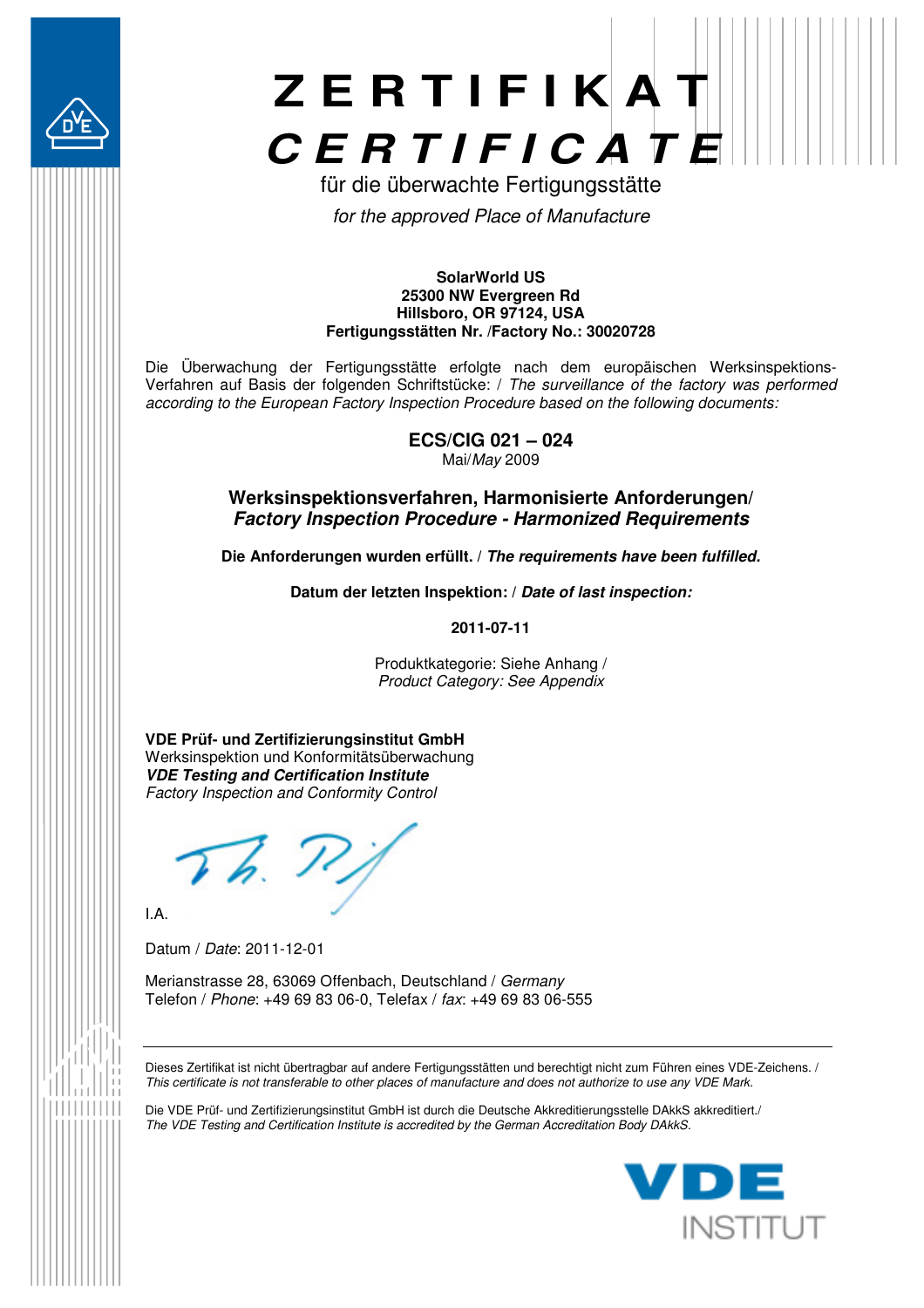## **VDE Prüf- und Zertifizierungsinstitut GmbH VDE Testing and Certification Institute**

Anhang zum Fertigungsstättenzertifikat *Appendix to Factory Inspection Certificate*  **3020728** 

Name und Sitz der Fertigungsstätte / *Name and registered seat of the place of manufacture* **SolarWorld US, 25300 NW Evregreen Rd, Hillsboro, OR 97124, USA** 

Datum / *Date Seite / Page*  2011-12-01 1

Dieses Blatt gilt nur in Verbindung mit Blatt 1 des Zertifikats für die überwachte Fertigungsstätte./ *This supplement is only valid in conjunction with page 1 of the certificate for the surveilled place of manufacture.* 

### **Datum der letzten Inspektion /** *Date of last inspection:*  **2011-07-17**

**Produkt-Kategorie:** *Product Category:*

Terrestrische kristalline Silizium-PV-Module

*Crystalline silicone terrestrial PV-Modules* 

**Kunde / Client: SolarWorld**

**Typ(en)** */ type(s)* 

**Sunmodule Plus SW xxx poly**

Weitere Informationen siehe Anhang Seite 2 und 3 / *further information see Appendix page 2 and 3.*



VDE Prüf- und Zertifizierungsinstitut GmbH \* Testing and Certification Institute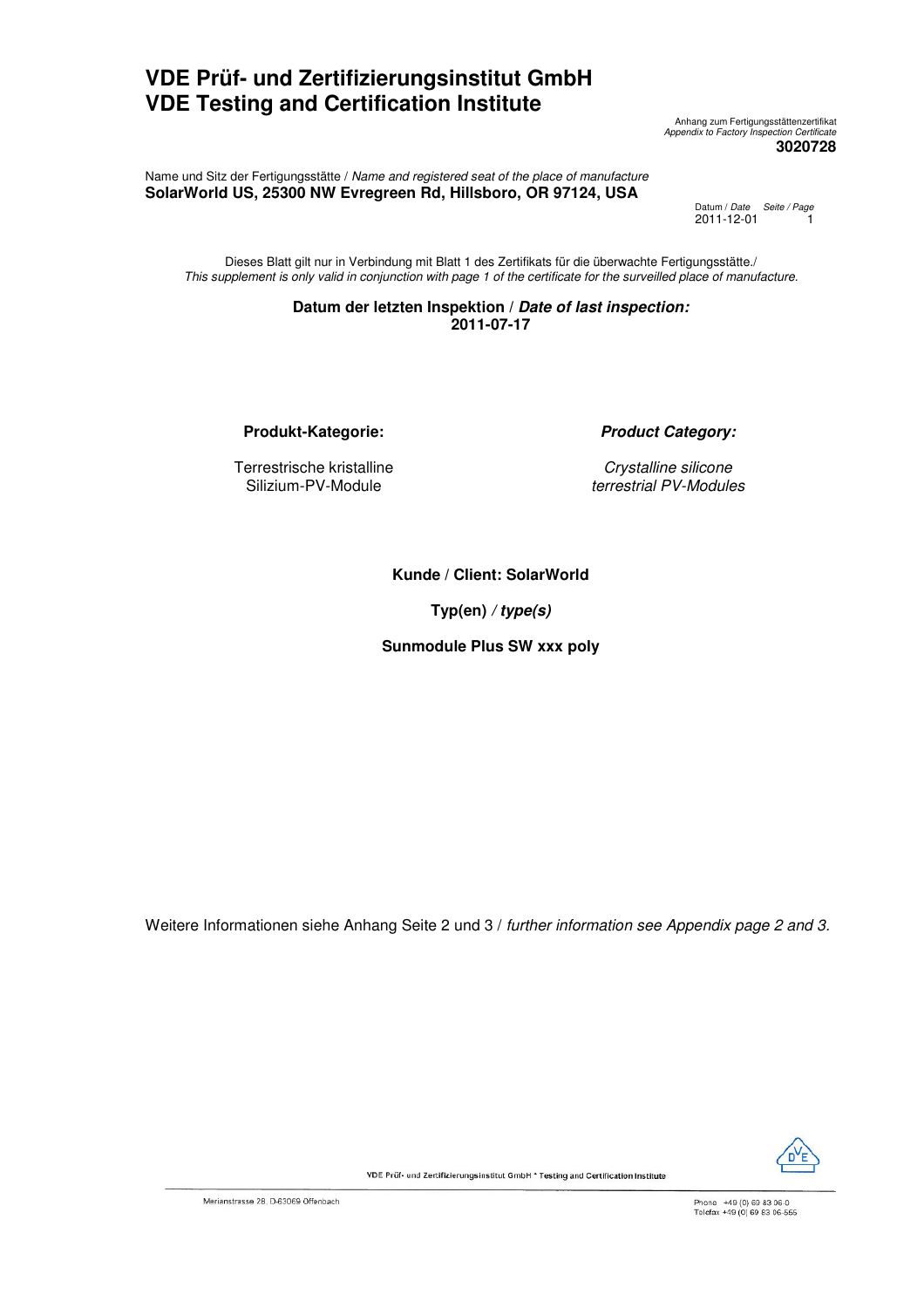# **VDE Prüf- und Zertifizierungsinstitut GmbH VDE Testing and Certification Institute**

|                                                             |                  |                                                  |                |                         |                                                    | 3020728                                |
|-------------------------------------------------------------|------------------|--------------------------------------------------|----------------|-------------------------|----------------------------------------------------|----------------------------------------|
|                                                             |                  |                                                  |                | Date<br>2011-12-01      |                                                    | Page<br>2                              |
| <b>VDE ID. No. License Holder</b>                           | <b>Name</b>      |                                                  | <b>Address</b> |                         |                                                    |                                        |
| 5005440                                                     | SolarWorld AG    |                                                  |                |                         |                                                    | Martin-Luther-King-Str. 24, 53175 Bonn |
| <b>Product</b>                                              |                  | Crystalline silicone terrestrial PV-Modules      |                |                         |                                                    |                                        |
| License No.                                                 | Standard(s)      |                                                  |                |                         |                                                    |                                        |
| 40016336                                                    |                  | IEC 61215 Ed.2, IEC 61730 Ed.1, IEC 61730-2 Ed.1 |                |                         |                                                    |                                        |
| Type(s)                                                     |                  |                                                  |                |                         |                                                    |                                        |
| Sunmodule Plus SW xxx poly                                  |                  |                                                  |                |                         |                                                    |                                        |
| <b>VDE Factory ID. No.</b>                                  | <b>Name</b>      |                                                  |                | <b>Address</b>          |                                                    |                                        |
| 3020728                                                     |                  | SolarWorld Industries America                    |                |                         | 25300 NW Evergreen Rd,<br>Hillsboro, OR 97124, USA |                                        |
| <b>Factory Identification Code</b>                          |                  |                                                  |                |                         |                                                    |                                        |
| Sequence number SolarWorld Industries America: 19xxxxxxxxxx |                  |                                                  |                |                         |                                                    |                                        |
| <b>Annual Module Production Capacity</b>                    |                  |                                                  |                |                         |                                                    |                                        |
| SolarWorld Industries America: 250 MWp/a                    |                  |                                                  |                |                         |                                                    |                                        |
|                                                             |                  |                                                  |                |                         |                                                    |                                        |
| Process steps in factory                                    | <b>Yes</b>       | <b>No</b>                                        |                |                         |                                                    |                                        |
| Cells stringing                                             | $\bowtie$        |                                                  |                |                         |                                                    |                                        |
| Assembly / Lamination                                       | ⊠                |                                                  |                |                         |                                                    |                                        |
| Electrical tests / Classification                           | ⊠                |                                                  |                |                         |                                                    |                                        |
| <b>Identification / Serial number</b>                       | <b>Used cell</b> |                                                  |                |                         | <b>Annual production volume</b>                    |                                        |
| GNxxxx                                                      | <b>ACT156</b>    |                                                  |                |                         |                                                    |                                        |
| <b>GWxxxx</b>                                               | <b>ACT156</b>    |                                                  |                |                         |                                                    |                                        |
| <b>HTxxxx</b>                                               | <b>ACT156</b>    |                                                  |                |                         |                                                    |                                        |
| <b>MYxxxx</b>                                               | <b>ACT156</b>    |                                                  |                |                         |                                                    |                                        |
| <b>MDxxxx</b>                                               | <b>ACT156</b>    |                                                  |                | ACT156 in 2011: 129 MWp |                                                    |                                        |
| <b>HJxxxx</b>                                               | <b>DCT156</b>    |                                                  |                | DCT156 in 2011:         | 8 MWp                                              |                                        |
|                                                             |                  |                                                  |                |                         |                                                    |                                        |

A COMPANY OF THE Q**ASSOCIATION FOR ELECTRICAL, ELECTRONIC & INFORMATION TECHNOLOGIES** .../4

Appendix to Factory Inspection Certificate

Managing Director Dipl.-Ing./Dipl.-Kfm. Wilfried Jäger Merianstrasse 28 D-63069 Offenbach Phone: +49 (0) 69 83 06-0 Fax: +49 (0) 69 83 06-555 E-mail: vde-institut@vde.com http://www.vde.com

Venue: Offenbach/Main HRB 43618 VAT-IDNo.: DE261922990 Tax No.: 04425092566

Make Payments to Commerzbank AG BLZ 500 800 00 Account-No.: 198 027 000 S.W.I.F.T.-Code: DRES DE FF XXX IBAN DE 91500800000198027000

Notified Body according to the Equipment and Product Safety Act (GPSG) for technical work equipment and consumer products. Notified body according to the EMC Directive 2004/108/EG for Electromagnetic Compatibility (EMC). Accredited by DAR accreditation bodies according to DIN EN ISO/IEC 17020, 17021, 17025 and DIN EN 45011. Accredited by: IEC – International Electrotechnical Commission – IECEE/CB, IECQ and CENELEC – European committee for Electrotechnical Standardization – CCA, HAR, ENEC.